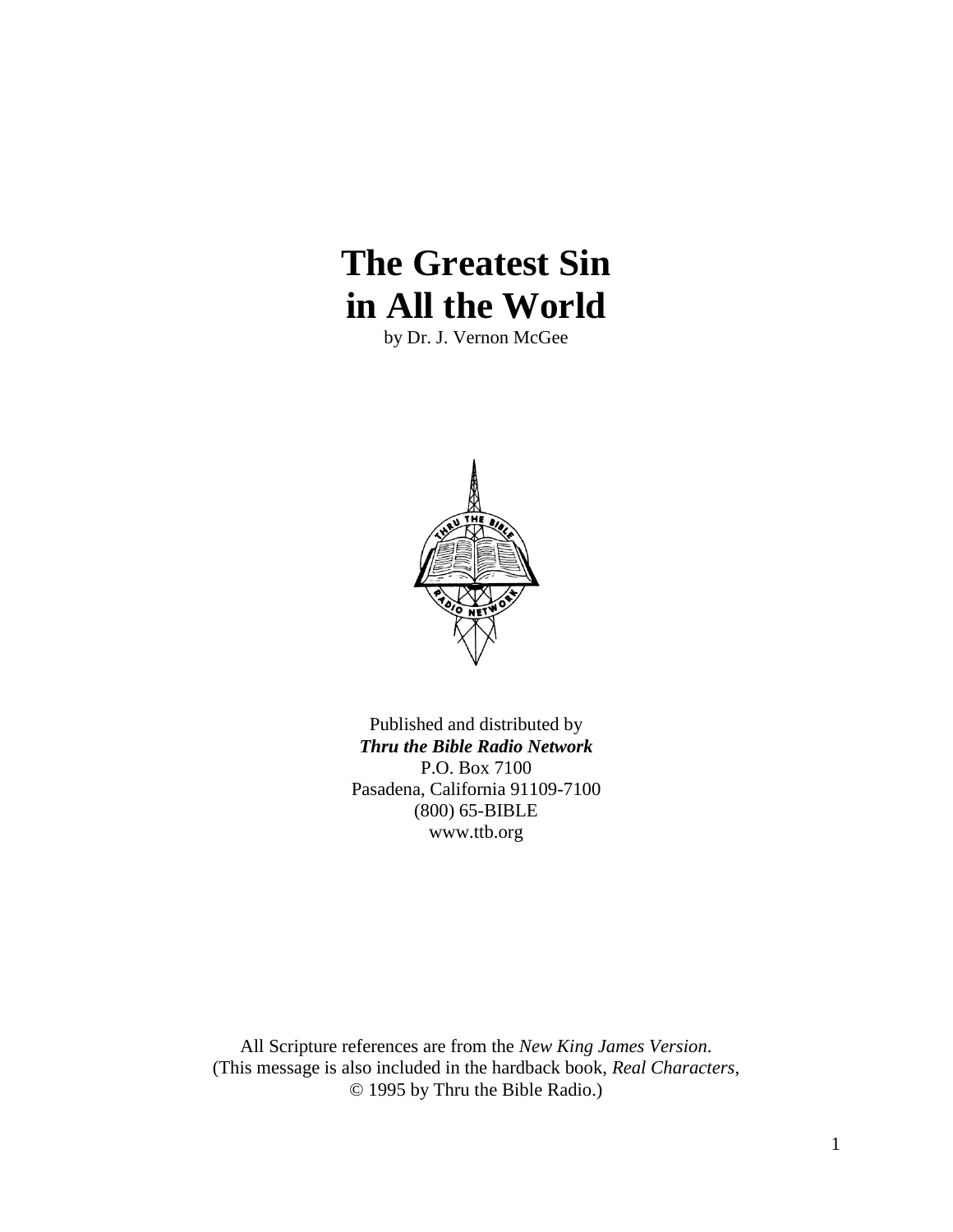The accusation is often made that the present-day pulpit is weak and uncertain. Furthermore, it is charged that instead of being "a voice in the wilderness," the modern pulpit has settled down comfortably to become a sounding board for the whims and wishes of the multitudes with itching ears. If the charge is true (and it is), it is because the pulpit is reluctant to grapple with the great issues of life. This hesitancy is born of a desire to escape criticism, and it is a dread of becoming offensive to the finer sensibilities. More often it is due to a cowardly fear to face the raw realities of life and to wrestle with the leviathan of living issues. Instead, the pulpit quotes poetry and sprinkles rose water.

The theater, movies, monthly magazines, weekly periodicals, daily papers, radio, and television all deal with life stripped of its niceties. These instruments for reaching and teaching the masses take the gloves off and wade into the problems faced by men daily. As a result, these agencies are more potent and effective in molding the thoughts of folk.

For those who have sat under the shadow of such a pulpit and for those who have lived such sheltered lives in our churches, the prophecy of Hosea will be shocking and startling. However, I do not want you to be unduly alarmed, for I will not go beyond what is written. For the sake of some timid souls, I shall pull my punches a wee bit. Nevertheless, I am giving this message in the full consciousness that only those who will be offended are those who should be offended. Years ago when I was a boy living in a little town, I recall hearing a country preacher deliver a very homely illustration that was very much to the point. "You know," he said, "when you throw a rock into a bunch of dogs, it is always the hit dog that hollers."

The story behind the prophecy of the Old Testament Book of Hosea is the tragedy of a broken home. And to make it worse, it's the home of one of God's prophets. The personal experience of the prophet Hosea is the background of his message. It concerns the intimate affairs of his home.

The home is always given top priority in God's Word. It is the rock foundation of society, the most important unit in the social structure. It is to society and the state, to the church and to the nation, what the atom is to the physical universe. The atom has been called the building block of the universe, and the home is exactly that. You see homes stretching out in these new subdivisions like beads on a chain as you go up one street and down another. The home is the chain of a nation that runs up and down the streets of every city and every town and the highways and byways of the countryside. No chain is stronger than the links that compose it. Similarly, no nation is stronger than the homes which constitute its total population. The home is where we live, move, and have our being. It is in the home that we are truly ourselves. All of us dress up physically and psychologically when we go out, but within the walls of the place called home we remove our masks and show what we really are. And the home life of Hosea provides the background for his message to the nation of Israel.

Because of the strategic position of the home, God has thrown about it certain safeguards to protect it. God has surrounded the home with a wall of instruction due to its importance. He has moved into the home to direct its intimate relationships. Actually, marriage is the very backbone of the home and has received more attention from God than any other institution.

Society never made marriage—it found it. God is the One who made marriage. It was His gift to mankind, and marriage rests upon His direct Word: "Therefore what God has joined together, let not man separate" (Mark 10:9). God performed the first marriage ceremony. He gave away the first bride. He blessed the first couple. Marriage is more than a legal arrangement, even more than the union of mutual love. It is an act of God. It rests upon His fiat command. Too many young people think that all they need in order to get married is a license and a preacher. But, my friend, they need God. If He doesn't bless the union, it is not what God planned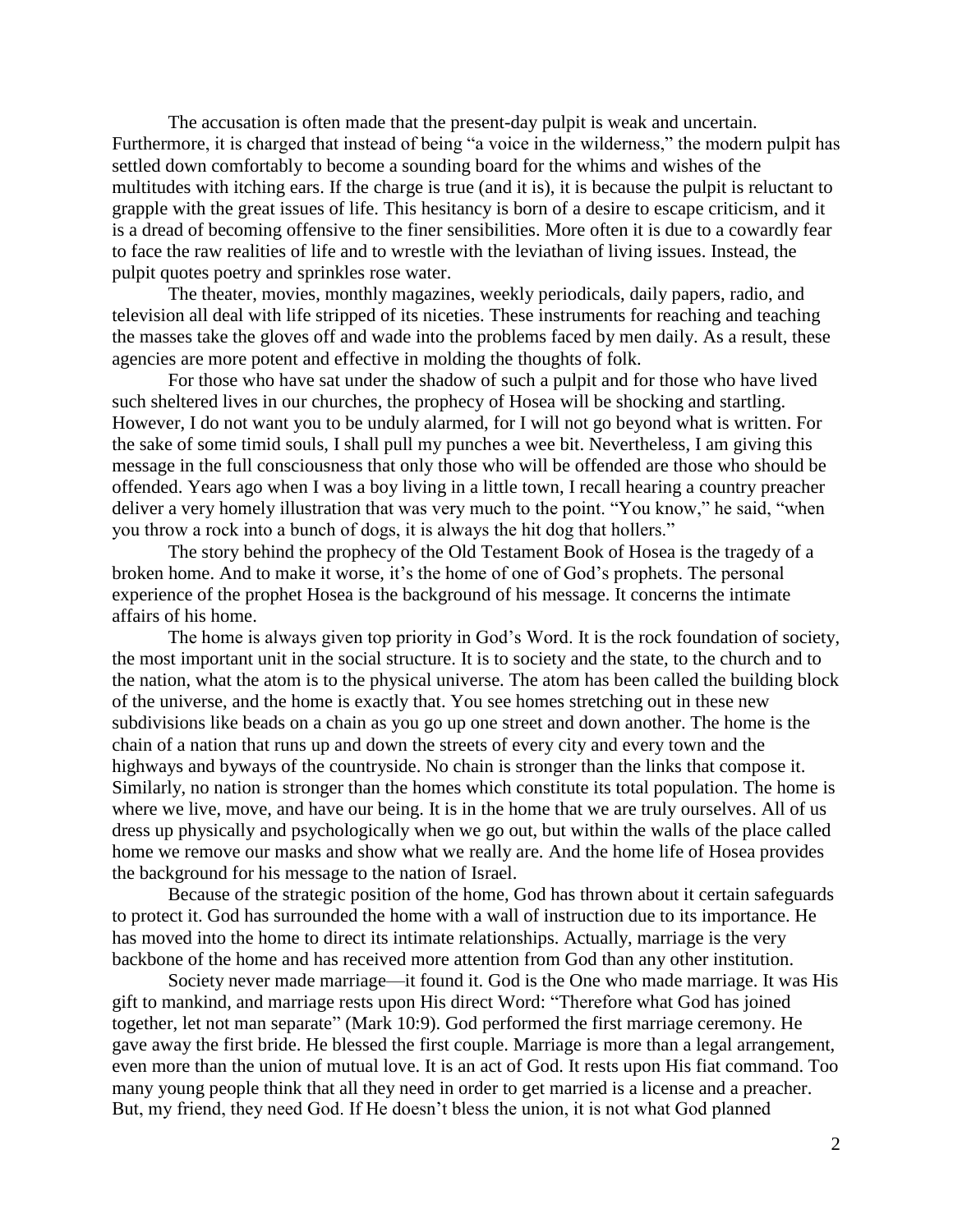marriage to be. Oh, the love that God can bring to a marriage, the love of the man for the woman and the love of the woman for the man!

God has given a drive to the human race to reproduce within the framework of marriage and nowhere else: "And the two shall become one flesh" (Mark 10:8); "Be fruitful and multiply" (Genesis 1:28). Marriage is a sacred relationship and it is a holy union. The New Testament sums up the mind of God in this matter: "Marriage is honorable among all" (Hebrews 13:4). Therefore, marriage cannot be broken by a legal act, a fit of temper, or self-will. There are only two acts that break marriage—that is, real marriage.

The first factor that breaks marriage is the death of either the husband or the wife.

## *For the woman who has a husband is bound by the law to her husband as long as he lives. But if the husband dies, she is released from the law of her husband.* (Romans 7:2)

This is accepted by all Christians as a legitimate breaking of the marriage relationship. But some zealous Christians use Romans 7:2 as the basis for the extreme viewpoint that a divorced person who has a living mate can never remarry. They forget that under the Law the married person who was guilty of fornication or adultery was stoned to death and was somewhere under a pile of rocks. So the innocent party under the Law did not have a living partner. Southern California would be covered with rock piles were the Mosaic Law enforced today!

The second act that breaks a marriage is unfaithfulness on the part of either the husband or the wife. This rips the relationship apart and drives a wedge into that which God has made one. Under the Mosaic system, a man or woman who was guilty of adultery was dealt with summarily. Such perfidy merited death, and it was meted out without mercy. Listen to the Law:

## *The man who commits adultery with another man"s wife, he who commits adultery with his neighbor"s wife, the adulterer and the adulteress, shall surely be put to death.* (Leviticus 20:10)

Under the Mosaic Law when one was unfaithful that spouse was eliminated, and as a result the other one would be free.

*But if the thing is true, and evidences of virginity are not found for the young woman, then they shall bring out the young woman to the door of her father"s house, and the men of her city shall stone her to death with stones, because she has done a disgraceful thing in Israel, to play the harlot in her father"s house. So you shall put away the evil from among you.* (Deuteronomy 22:20, 21)

Another item concerning the Law that needs amplification is the reference in Deuteronomy which seems to preclude the man from any charge of guilt. The facts are that the analogy is to Christ and the church. Christ is never under suspicion—the church is. Also, it is true that the Law uses the masculine gender when it means either man or woman. The word is used as a generic term. That is, "mankind" means both men and women. Even today a legal document reads, "The party of the first part … if *he*" when the party of the first part may actually be a *she*.

In spite of this explanation, there is a sense in which the Bible teaches a double standard. This does not mean there is a high standard for women and a low standard for men, but it does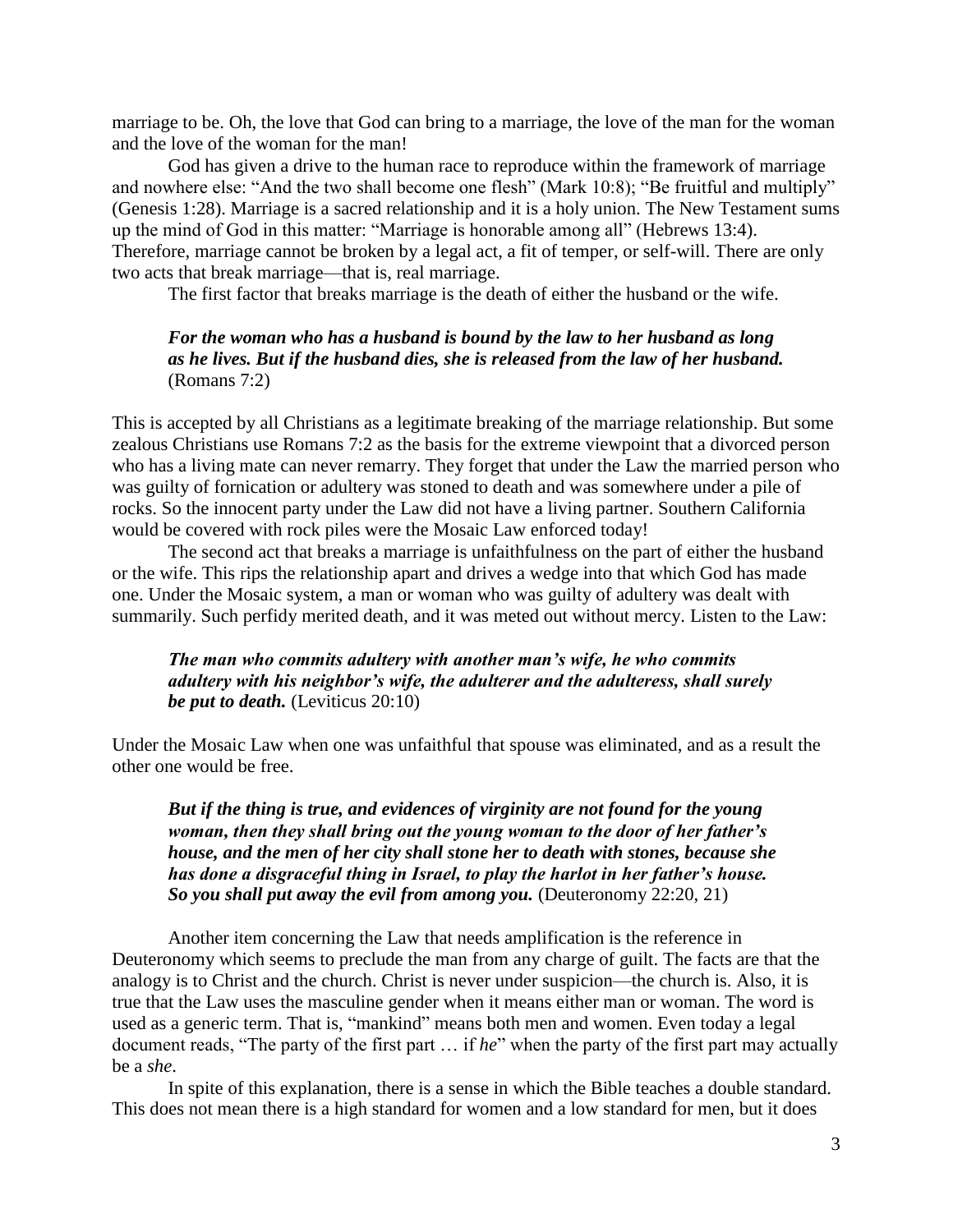mean that they are different. This is an established custom that is under attack in our society. Yet every department store has a women's department and a men's department. This line of demarcation is recognized on every level of the social world. I believe that this is a valid distinction. For this same reason, I take my watch to one repairman and my car to another. The watch is a more delicate mechanism and needs the attention of a different mechanic with a different technique.

Woman is made finer than man. Therefore, it is more tragic when she goes wrong than when a man does. It is not that sin in one is worse than in another, but the results are far more detrimental. In my limited ministry, I have seen children overcome the handicap of a ne'er-dowell father, even a drunkard, but I have never seen children turn out right with that kind of mother. The poor performance of a father is a serious handicap for a child, but a good mother can more than compensate. Mother is the center of the home. A godly mother said some time ago, when she refused to accept an office in a church organization, "I am a missionary to the nursery, and there are three pairs of eyes watching me. I want to direct them to God." It is more tragic when a woman goes wrong than when a man goes wrong.

Alan Beck's definition of a little girl will, I believe, give a fitting and intrinsic estimation of what I mean:

Little girls are the nicest things that can happen to people. They are born with a bit of angel-shine about them, and, though it wears thin sometimes, there is always enough left to lasso your heart—even when they are sitting in the mud, or crying temperamental tears, or parading up the street in mother's best clothes.

A little girl can be sweeter (and badder) oftener than anyone else in the world. She can jitter around, and stomp, and make funny noises and frazzle your nerves, yet just when you open your mouth, she stands there demure with that special look in her eyes. A girl is Innocence playing in the mud, Beauty standing on its head and Motherhood dragging a doll by the foot.

God borrows from many creatures to make a little girl. He uses the song of a bird, the squeal of a pig, the stubbornness of a mule, the antics of a monkey, the spryness of a grasshopper, the curiosity of a cat, the speed of a gazelle, the slyness of a fox, the softness of a kitten. And to top it off, He adds the mysterious mind of a woman.

A little girl likes new shoes, party dresses, small animals, first grade, noisemakers, the girl next door, dolls, make-believe, dancing lessons, ice cream, kitchens, coloring books, make-up, cans of water, going visiting, tea parties, and one boy. She doesn't care so much for visitors, boys in general, large dogs, handme-downs, straight chairs, vegetables, snowsuits, or staying in the front yard.

She is loudest when you are thinking, the prettiest when she has provoked you, the busiest at bedtime, the quietest when you want to show her off, and the most flirtatious when she absolutely must not get the best of you again. Who else can cause you more grief, joy, irritation, satisfaction, embarrassment, and genuine delight than this combination of Eve, Salome, and Florence Nightingale.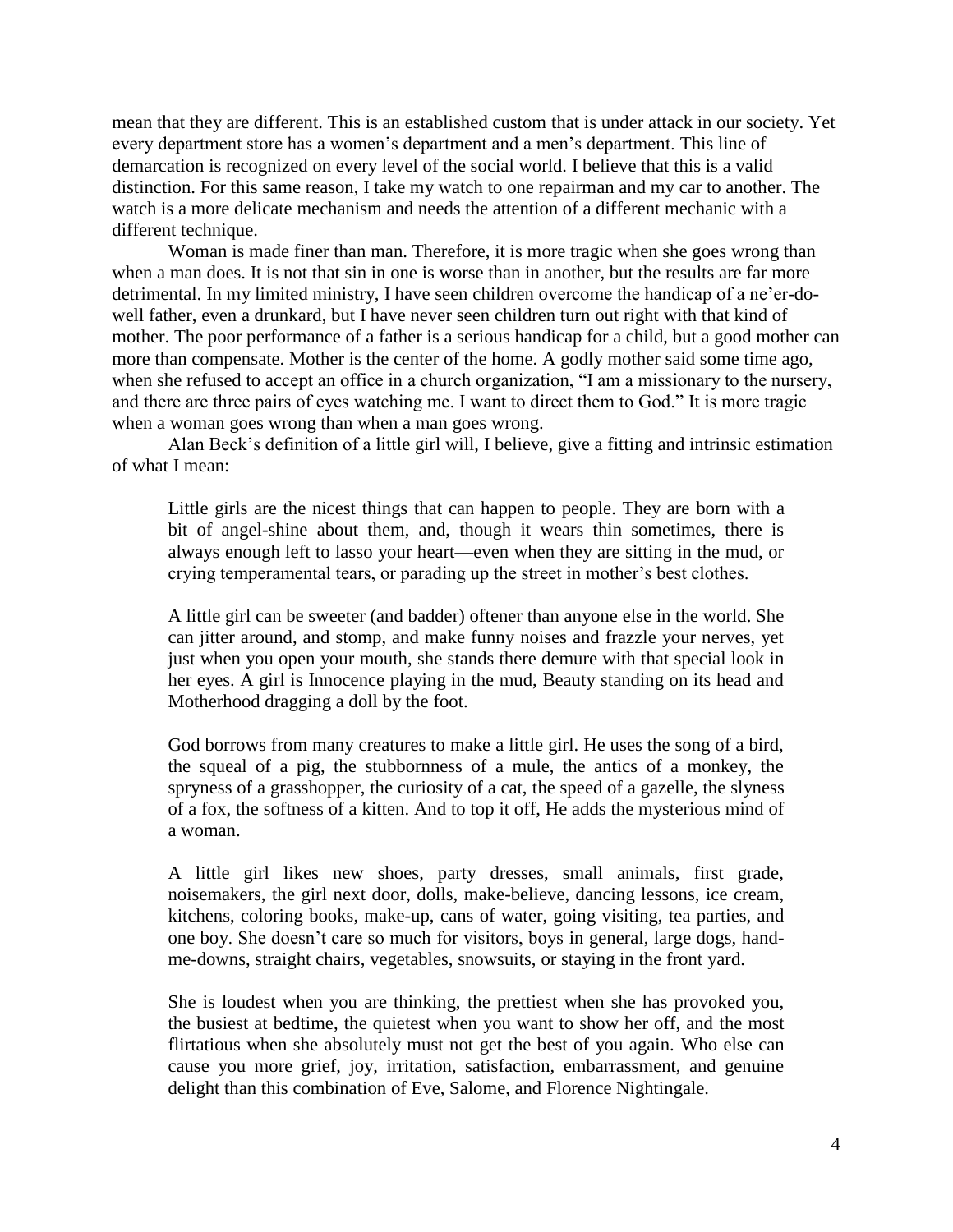She can muss up your home, your hair, and your dignity—spend your money, your time, and your patience—and just when your temper is ready to crack, her sunshine peeks through and you've lost again. Yes, she is a nerve-racking nuisance, just a noisy bundle of mischief. But when your dreams tumble down and the world is a mess—when it seems you are pretty much of a fool after all she can make you a king when she climbs on your knee and whispers, "I love you best of all!"

May I say to you, friends, what a tragedy it is when that precious little girl becomes a woman who goes wrong. It is the worst thing that can happen in a home.

The prophecy of Hosea must be contrasted with God's ideal of marriage and of womanhood. God's revelation of marriage and His controls for it must be written in letters of light over the sordid story of Hosea's experience. Light on dark is the most effective method of contrast. Some years ago, many of our freeway markers and street signs were changed and enlarged. Instead of black letters on a white background, the new signs used white letters on a dark background. This is God's method also. He writes His revelation and salvation on the black background of man's sin. God's high standard must be written over Hosea's home; only then will we catch the message.

#### **Hosea's Home**

Now we are prepared to examine the story behind the headlines in Hosea. In the hill country of Ephraim, in one of the many little towns not found on the maps of the world, lived two young people. One was a boy by the name of Hosea, the other was a girl by the name of Gomer. I would guess that they fell in love—the same story which has been repeated millions of times, but never grows old. Then the girl went bad for some unexplained reason. To suggest any explanation is to speculate. She even resorted to the oldest profession known to mankind. Hosea was brokenhearted, and shame filled his soul. He must have thought about his recourse to the Mosaic Law. He could have brought her before the elders of the town and demanded the Law be enforced. In that case she would have been stoned, for she had betrayed him. He would have been justified.

Does this remind you of another story that occurred in these same hills seven hundred years later? Another young man by the name of Joseph was engaged to a young lady named Mary. He thought of putting her away privately instead of publicly stoning her. But Mary was innocent of any wrongdoing. Gomer was not. There was no question of Gomer's guilt as far as the record is concerned.

The Book of Hosea opens at this juncture of the story. It opens with the most startling and shocking statement in the entire Bible:

## *When the LORD began to speak by Hosea, the LORD said to Hosea: "Go, take yourself a wife of harlotry and children of harlotry, for the land has committed great harlotry by departing from the LORD."* (Hosea 1:2)

Some have not been willing to concede this as the actual experience of the prophet and have dismissed this strong language by calling it all an allegory. Such trifling with the Word of God waters it down to a harmless solution that is more sickening than stimulating. Let's face it— God commanded Hosea to break the Mosaic Law! The Law said to stone her, but God said, "Go,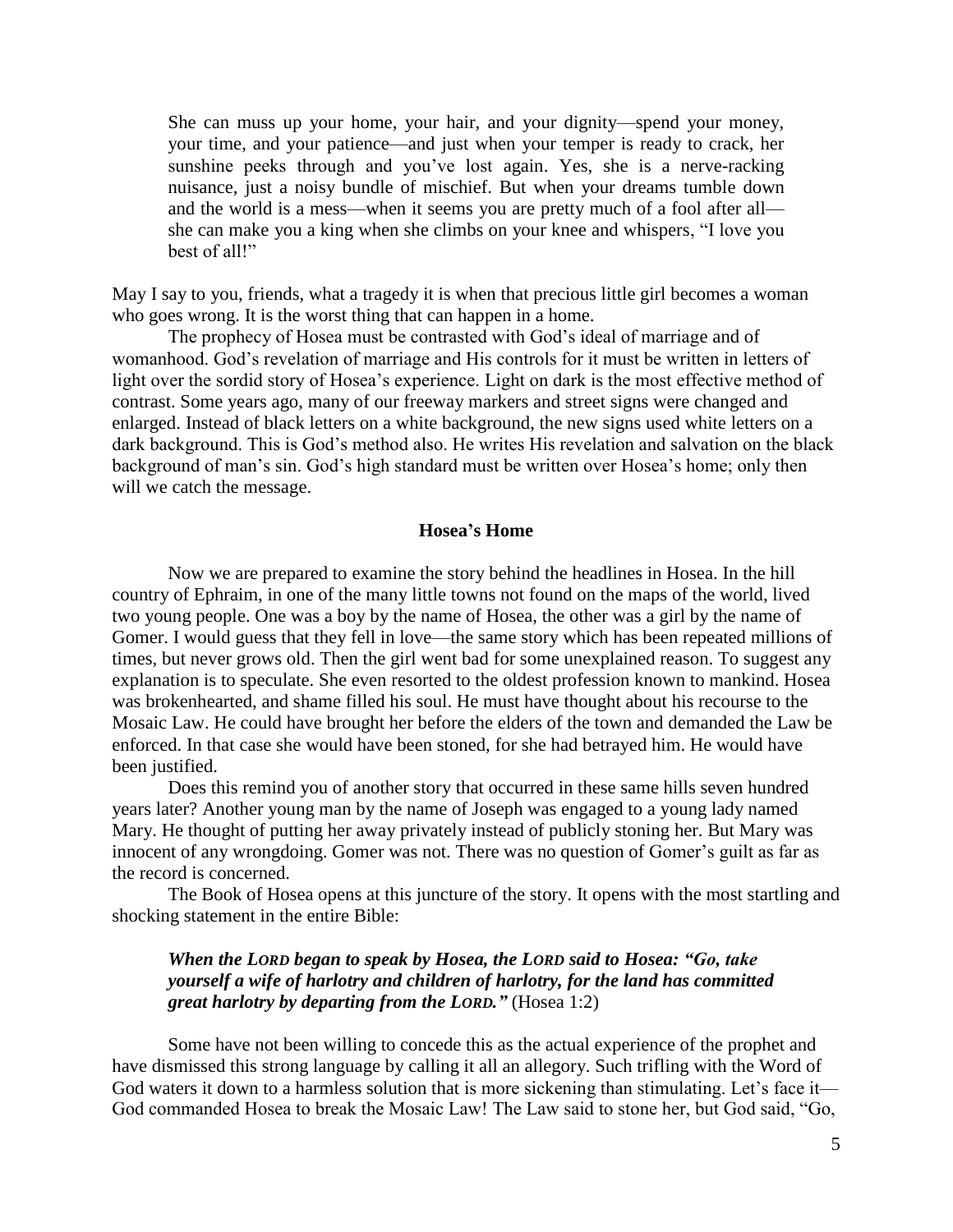marry her." The thing God commanded Hosea to do must have caused him to revolt in every fiber of his being. Where would God find a godly man today who would go that far with Him?

Hosea did not demur—he obeyed explicitly. He took Gomer in holy wedlock, and he gave her his name. She came into his home as his wife. In the New Testament we read:

## *Or do you not know that he who is joined to a harlot is one body with her? For "the two," He says, "shall become one flesh."* (1 Corinthians 6:16)

You may be sure that the tempo of gossip was stepped up in their hometown. Someone has said that God made the country, man made the city, but the devil made the little town. The gossip of folk in a little town is cruel and brutal, although they don't mean it to be. The mistake of an individual is known by all and forgotten by none. Hosea's home became a desert island in a sea of criticism such as, "Can you imagine Hosea as God's man—and look whom he has married!" What a tragic and awful thing took place there. It was segregation with a vengeance, for that man and his wife were shut off from society in that little town. A case of leprosy in the home would not have broken off contact with the outside world more effectively. Poor Hosea!

Into that home children were born. There were three, two boys and one girl. God named each of them, and the meaning of their names tells the awful story. And there is also the larger meaning and message for the nation Israel.

Jezreel was the oldest. His name means, "God will scatter." The reference is directly to a brutality in the life of Jehu for which there was no repentance (see 2 Kings 10). God is saying through this child Jezreel, "God will scatter Israel." But there will be mercy in His judgment, for there always is.

The second child was Lo-Ruhamah, which means "unpitied," implying that she never knew a father's pity. It was not that she was an orphan, but there was a question about who her father was. What a scandal in the home of Hosea. But I want to say to you, it was a message for the nation! That generation of Israel would not know the pity of God, but God would remember to be gracious to a later generation that He could call His own.

The last child was Lo-Ammi, which means "not my people." There is something very insinuating here that I feel should be mentioned. If you put this in the singular, it would mean "not my child." Hosea here is frankly revealing the scandal of his home. Oh, God was speaking to the nation, that nation which had apostatized and departed from Him. He was saying to them, as when the Pharisees came to the Lord Jesus and said, "We are Abraham's descendants," our Lord replied, "You are of your father the devil"—you are illegitimate (see John 8:39-44).

Oh, how many church members are saying, "We are the children of God," but they are illegitimate! They are not His children at all. People say today that there is the "universal fatherhood of God and the universal brotherhood of man." That is the biggest lie and the most damnable heresy that has ever been turned loose in this world. Our Lord said to the religious leaders, "You are of your father the devil." God says, "But as many as received Him [the Lord Jesus Christ], to them He gave the right to become children of God"—even to those who don't do any more or less than simply "believe in His name" (John 1:12). It is when you believe and receive the Lord Jesus Christ as your Savior that you become a child of God. And until you have come to Him as a sinner and have accepted Him as your Savior who paid the penalty for your sins, you are an illegitimate child. You are Lo-Ammi, "not My child." How tragic it is to be deceived!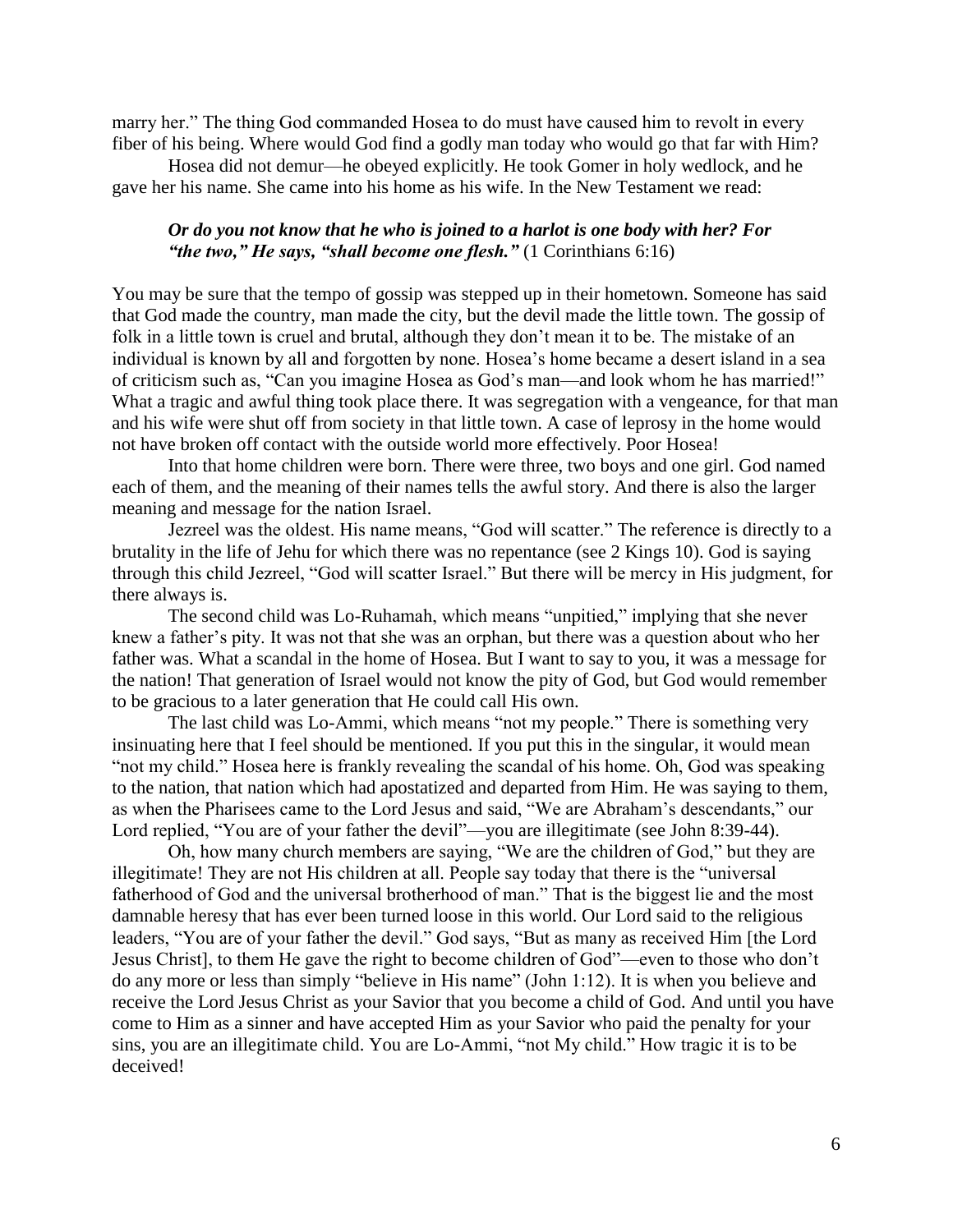In the home of Hosea these three children tell its sad story, and in the larger sphere they depict the declension of the northern kingdom of Israel, which is called Ephraim in the Book of Hosea.

This does not end the record. Gomer ran away from home. She returned to her former profession and became a common prostitute. You would think that now God would say, "Hosea, you have given her a chance, and obviously she is not going to be a faithful wife to you. You loved her and she betrayed you. Now I'll permit you to give her up." But God didn't say that.

## *Then the Lord said to me, "Go again, love a woman who is loved by a lover and is committing adultery, just like the love of the Lord for the children of Israel, who look to other gods and love the raisin cakes of the pagans."* (Hosea 3:1)

As women of this sort did in those days, she had sold herself into slavery:

## *So I bought her for myself for fifteen shekels of silver, and one and one-half homers of barley.* (Hosea 3:2)

It would indeed be gratifying to be able to say that she became a good wife and mother and they lived happily ever after. Certainly, by inference, that is the conclusion that I drew, since the analogy is to Israel:

*For the children of Israel shall abide many days without king or prince, without sacrifice or sacred pillar, without ephod or teraphim. Afterward the children of Israel shall return and seek the Lord their God and David their king. They shall fear the Lord and His goodness in the latter days.* (Hosea 3:4, 5)

Finally God will triumph with the nation. The victory of love is the theme of the Book of Hosea.

#### **Prepared to Preach**

This concludes the personal history of Hosea. It is a sordid and sorry account of the domestic affairs of God's prophet. For the sake of poetic justice, perhaps we should say that Hosea saved his home. This, however, is not the purpose of recording his experience. God was disciplining this man to speak on His behalf to a nation that was guilty of spiritual adultery. Out of a home scarred by shame, this man stepped before the nation with a message of fire! He stood before his people with a heartbreak that was intolerable, with scalding tears coursing down his cheeks, an ache of soul and a shame of spirit, to *denounce* a people who were guilty of religious harlotry! He walked out of a home broken by sin and scandal; a home saddened, soiled, and sullied by the ugliness of sin. And I like what Dean Plumptre wrote years ago—as though Hosea were speaking:

*Now I sit All lonely, homeless, weary of my life, Thick darkness round me, and the stars all dumb That erst had sung their wondrous tale of joy. And thou hadst done it all, O faithless one! O Gomer! Whom I loved as never wife*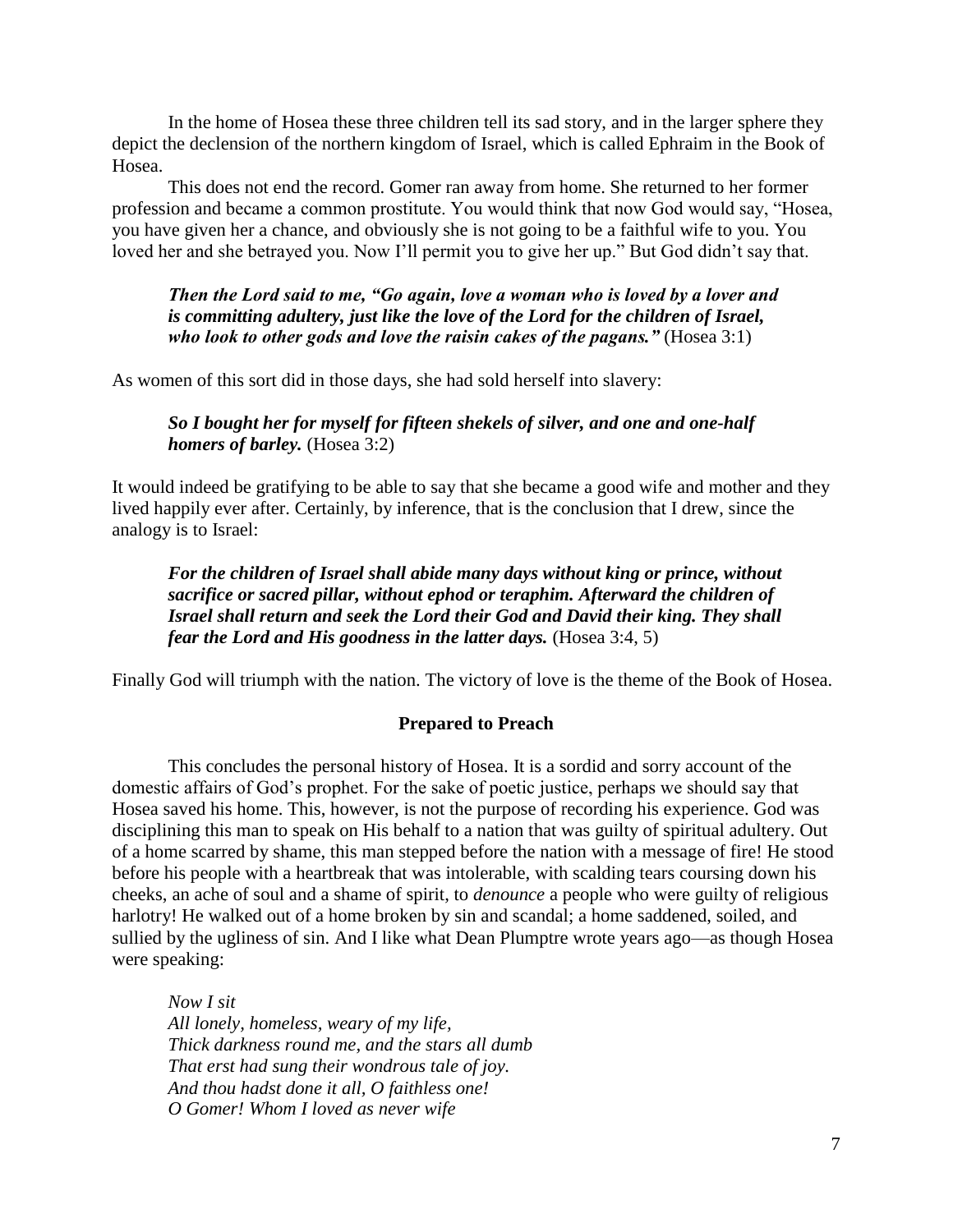*Was loved in Israel, all the wrong is thine! Thy hand hath spoiled all my tender vines, Thy foot hath trampled all my pleasant fruits, Thy sin hath laid my honor in the dust.*

Hosea was God's man who denounced the nation and declared a verdict of guilty for the crime of crimes. He said simply but specifically that sin is as black as can be and that God will punish sin wherever He finds it.

Yet God loves the sinner. When a nation acknowledges God and turns to Him, is blessed of Him and experiences His love, then subsequently turns from Him to idols, the sin of that nation is labeled spiritual harlotry.

God took Israel out of Egypt. He led its people through the wilderness, and His own explanation was:

### *"You have seen what I did to the Egyptians, and how I bore you on eagles" wings and brought you to Myself."* (Exodus 19:4)

Yet this people made themselves a golden calf to worship and turned away from the God who loved them. At that time, God brought them back to Himself.

Many years later after the kingdom of Israel divided, the northern kingdom—to whom Hosea was speaking—made two golden calves and again turned to calf worship. And again God attempted to woo them back to Himself, but they would not. The charge made repeatedly against them was that they went whoring after other gods. Candidly stated, the charge was that Israel was playing the harlot. This is sin at its worst. However, I don't want to be misunderstood. I am not suggesting the sensational idea that the breaking of the seventh commandment is the chief sin—that's not it.

#### **What is the Greatest Sin?**

I am now ready to ask the question and attempt to answer it: "What is the greatest sin in all the world?" Well, in the past, two have been suggested which are worth consideration as the greatest. One is unbelief. Many say that unbelief is absolutely the greatest sin. It is true that there is no remedy for unbelief. God has a remedy for all sin, but unbelief means to reject the remedy. Nevertheless, multitudes are in unbelief because they have never heard that the Son of God has paid the penalty for their sins. When they hear, they will believe. Others have honest doubts. The honest doubter is a rare specimen, but I myself came that route, and I believe that all who have an honest doubt will eventually come to faith in Christ. God is prepared to deal with them. It is the dishonest doubter who gives one excuse when he has a different one in his heart—God will not deal with him. Unbelief is not the greatest sin.

Others hold that sin against light is the chief sin. This is coming close, but it misses the mark. Surely the people of Israel had light, and light does add to the exceeding sinfulness of sin—God dealt with them on that basis. In the economy of God, it is difficult to say that there is one sin that is worse than any other when God says:

*For whoever shall keep the whole law, and yet stumble in one point, he is guilty of all.* (James 2:10)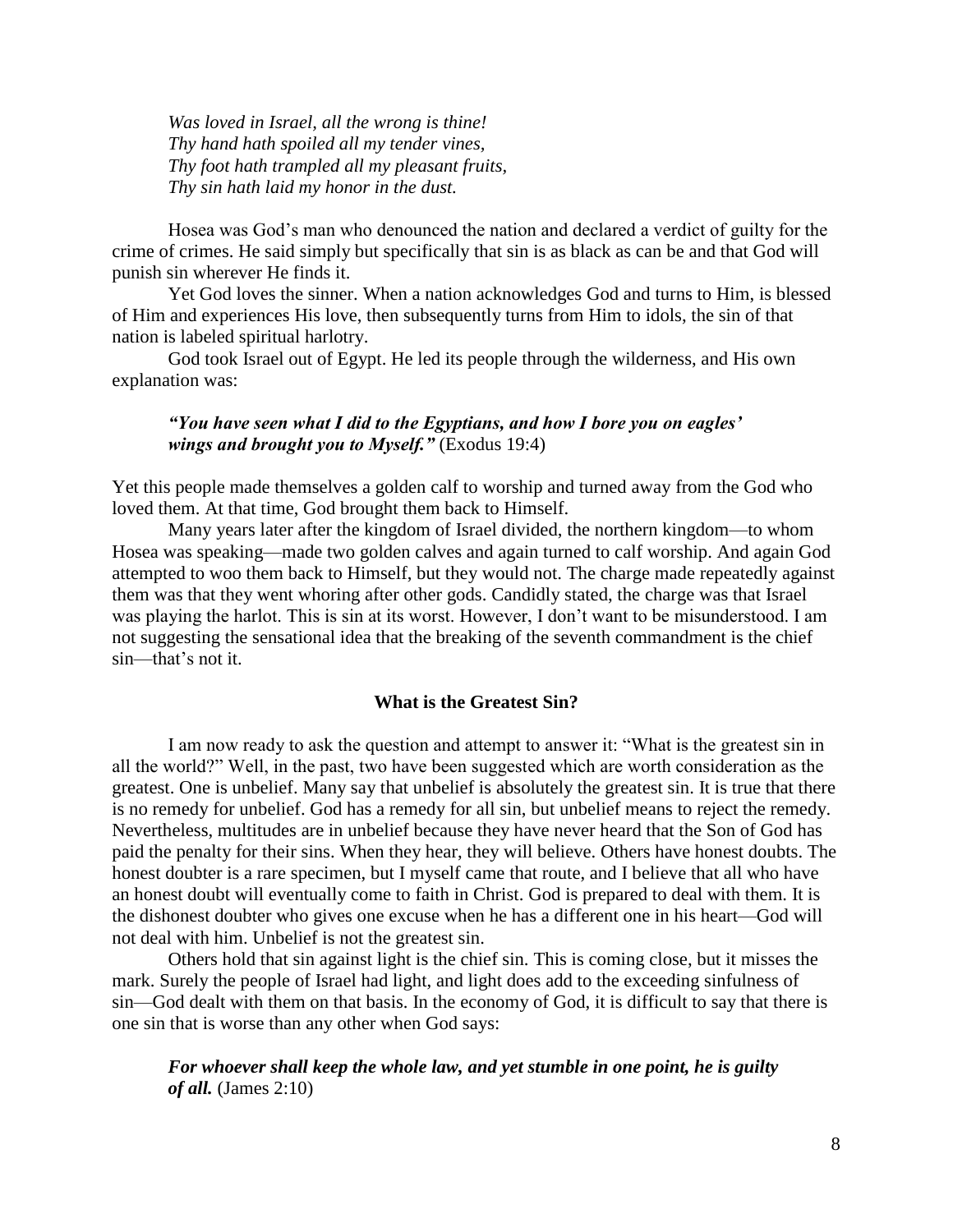Our Lord Himself said that when the Holy Spirit comes, "He will convict the world of sin … because they do not believe in Me" (John 16:8, 9). And if a man or nation has had the light of God and then rejects it, that makes their sin worse. The sin of America is worse than the sin of China. I would much rather be an idolater in the darkness of some tropical jungle, bowing down in fear before an idol, than to be a cynic who sits within the sound of the gospel in any Biblebelieving church from Sunday to Sunday without responding to God's invitation and without receiving the light of heaven. Yes, sin against light is heinous. There is, however, a sin that is even greater.

*The greatest sin in all the world is sin against love.* This is sin at its worst, and this is the revelation of Hosea. Gomer was not only guilty of breaking the marriage vow, but she sinned against the one who loved her. That is unspeakable. That is worse than the animism and animalism of the heathen world. It is deeper and darker than the immorality of the underworld and the demonism of the overworld. Hosea knew what sin was, and he knew what love was. He knew what the greatest sin in all the world was from personal experience.

Hosea walked out before the nation of Israel to give them God's message and could say in substance, "I know how God feels. God's heart is broken. I know because my heart is broken. I have loved this woman, but she betrayed me. And God loves you, and you have betrayed Him." That is sin at its worst. You can't get any lower than that, my beloved. Sin against love aggravates sin. Israel had known the love of God. She had experienced His deliverance, His redemption, His protection, His forgiveness, His revelation, and His unconditional love. Israel turned to dumb idols and gave herself to them. This was sin against love, and nothing was worse. But God would not give her up; love will triumph!

God says, that He will get the victory. The story is told in three verses in the Book of Hosea.

*Here is the charge:*

### *"Ephraim is joined to idols, let him alone."* (Hosea 4:17)

God says to Hosea, "Let them alone. They've gone after idols," but Hosea could say, "O Lord, You sent me out to get Gomer and bring her back; what are You going to do with these people?" God says, "I'll go get them."

*Here is the pulsating passion of our God:*

## *"How can I give you up, Ephraim? How can I hand you over, Israel? How can I make you like Admah? How can I set you like Zeboiim? My heart churns within Me; My sympathy is stirred."* (Hosea 11:8)

In essence God says, "My thought was to judge you and to scatter you, even now," but He says, "I love you too much, and I am sending Hosea to you again. He knows how I feel because I've let him feel the same way. He will tell you that I love you in spite of all your failure, in spite of committing the worst sin of all, sinning against My love."

*Here is victory:*

## *"Ephraim shall say, "What have I to do anymore with idols?" I have heard and observed him. I am like a green cypress tree; Your fruit is found in Me."* (Hosea 14:8)